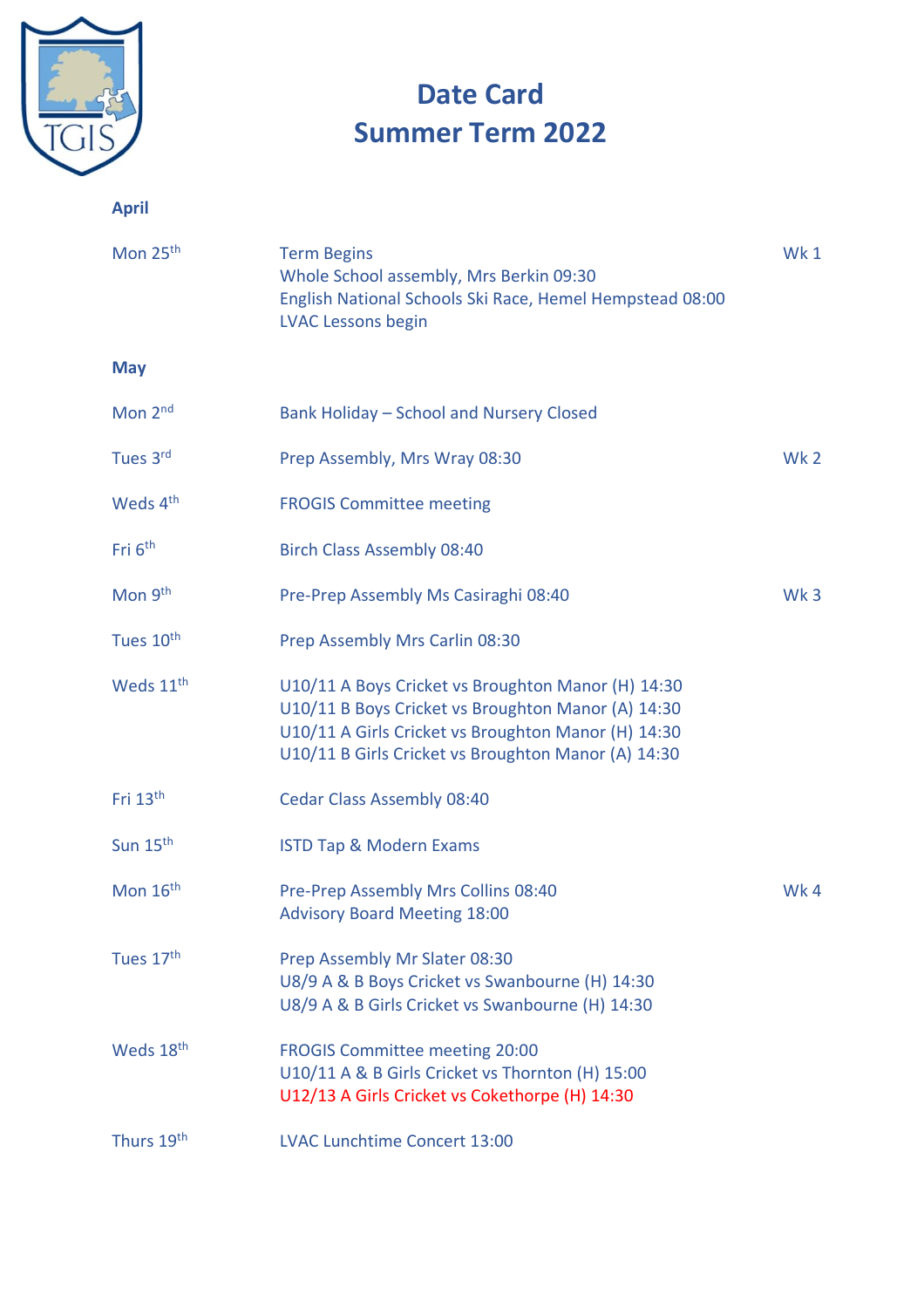| Fri 20 <sup>th</sup>  | Rowan Class Assembly 08:30<br>U8/9 A & B Boys Cricket vs Broughton Manor (H) 14:30<br>U8/9 A & B Girls Cricket vs Broughton Manor (A) 14:30                                                              |                 |
|-----------------------|----------------------------------------------------------------------------------------------------------------------------------------------------------------------------------------------------------|-----------------|
| Sun 22 <sup>nd</sup>  | <b>FROGIS Bike Ride</b>                                                                                                                                                                                  |                 |
| Mon 23rd              | Pre-Prep Assembly Mrs Jovic 08:40<br>ISA Athletics, Bedford Stadium 10:00                                                                                                                                | <b>Wk 5</b>     |
| Tues 24th             | Prep Assembly Miss Little 08:30<br>Transfer to Prep evening 19:00                                                                                                                                        |                 |
| Weds 25 <sup>th</sup> | <b>Foundation Production 09:30</b><br>U12/13 Girls Cricket vs Swanbourne House (H) 14:30<br>U11 A Boys Cricket vs Greenacre School (H) 14:30<br>U10/11 A & B Girls Cricket vs Swanbourne House (H) 14:30 |                 |
| Thurs 26th            | <b>Foundation Production 09:30</b><br><b>Achievement Assembly 11:00</b>                                                                                                                                  |                 |
| Fri $27th$            | Jubilee House Day (children may dress up in Jubilee themed clothing)<br>FROGIS Jubilee party 16:00                                                                                                       |                 |
| Sun 29th              | LAMDA Speech & Drama exams                                                                                                                                                                               |                 |
|                       |                                                                                                                                                                                                          |                 |
| June                  |                                                                                                                                                                                                          |                 |
|                       | Mon $30^{th}$ – Weds $1^{st}$ Half term Activity Week                                                                                                                                                    |                 |
| Thurs 2 <sup>nd</sup> | Bank Holiday - School and Nursery Closed                                                                                                                                                                 |                 |
| Fri 3rd               | Bank Holiday - School and Nursery Closed                                                                                                                                                                 |                 |
| Mon 6 <sup>th</sup>   | Pre-Prep Assembly Mrs Okwuadigbo 08:40                                                                                                                                                                   | Wk <sub>6</sub> |
| Tues 7 <sup>th</sup>  | Prep Assembly, Mr Pendry 08:30                                                                                                                                                                           |                 |
| Weds 8 <sup>th</sup>  | U10/11 A & B Boys Cricket vs Wellingborough School (A) 14:30<br>U10/11 A & B Girls Cricket vs Wellingborough School (A) 14:30                                                                            |                 |
| Thurs 9th             | Maple, Walnut, Beech & Holly Cotswold Wildlife park trip 08:00                                                                                                                                           |                 |
| Fri 10 <sup>th</sup>  | Larch Class Assembly 08:40<br>U8/9 A & B Boys Cricket vs Wellingborough School (A) 14:30<br>U8/9 A & B Girls Cricket vs Wellingborough School (A) 14:30<br><b>FROGIS Parents Quiz 20:00</b>              |                 |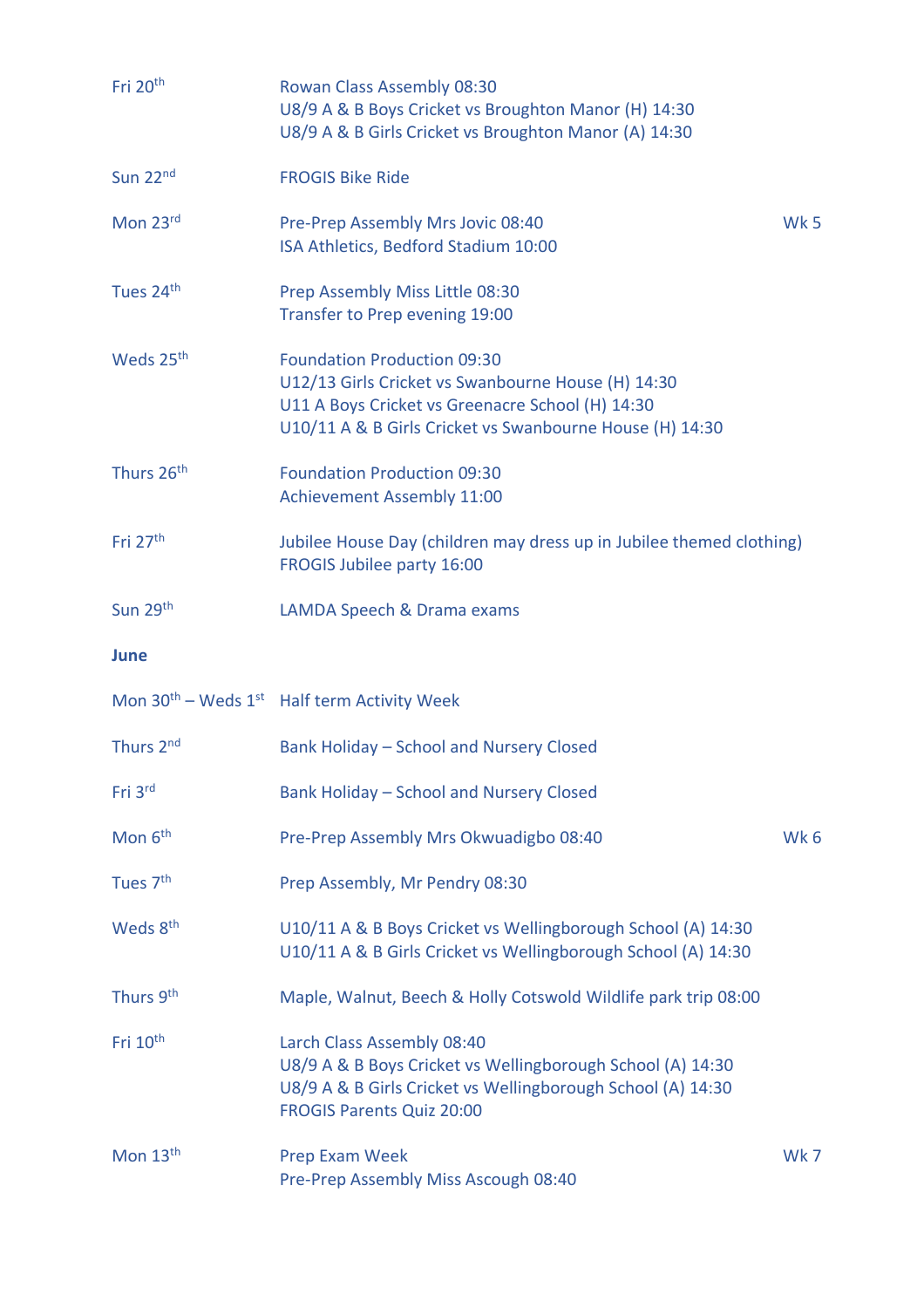| Tues 14th              | Prep Assembly Mr Thorne 08:30<br>U8/9 A, B, C & D Mixed Cricket vs Beachborough School (A) 14:30                                                                                                                      |              |
|------------------------|-----------------------------------------------------------------------------------------------------------------------------------------------------------------------------------------------------------------------|--------------|
| Weds 15 <sup>th</sup>  | U12/13 Boys Cricket vs Winchester House (A) 14:30<br>U10/11 A & B Boys Cricket vs Winchester House (A) 14:30                                                                                                          |              |
| Fri $17th$             | <b>Holly Class Assembly 08:40</b><br>U8 Boys Cricket vs Bedford Greenacre (H) 15:00<br>FROGIS Movie Night, Pre-Prep 18:30                                                                                             |              |
| Sun 19th               | Ski Race Training Manchester 18:00                                                                                                                                                                                    |              |
| Mon 20 <sup>th</sup>   | Pre-Prep Assembly Miss Wood 08:40<br>British Schools Ski Championships, Manchester 08:00<br>U12/13 Boys Cricket vs Quinton House (H) 14:30 - CANCELLED<br>U12/13 Girls Cricket vs Thornton (A) 14:45                  | Wk 8         |
| Tues 21st              | Prep Assembly 08:30 Mr Wakley                                                                                                                                                                                         |              |
| Weds 22 <sup>nd</sup>  | Cedar & Birch Trip to Warwick Castle 08:00<br>Acacia & Pine Trip to Warwick Castle 08:00<br>U12/13 Boys Cricket vs Bedford Greenacre (H) 15:15<br>U10/11 A & B Girls Cricket vs Carrduss School (A) 14:30 - CANCELLED |              |
| Thurs 23rd             | LVAC Lunchtime concert 13:00                                                                                                                                                                                          |              |
| Fri 24 <sup>th</sup>   | <b>Beech Class Assembly 8:40</b><br>U8/9 A & B Boys Cricket vs Carrduss School (H) 14:30<br>U8/9 A & B Girls Cricket vs Carrduss School (H) 14:30                                                                     |              |
| Mon 27 <sup>th</sup>   | Pre-Prep Assembly Ms Casiraghi 08:40                                                                                                                                                                                  | Wk 9         |
| Tues 28 <sup>th</sup>  | Prep Assembly Miss McCall 08:40<br><b>Juniper HPV Vaccinations</b>                                                                                                                                                    |              |
| Thurs 30 <sup>th</sup> | <b>Achievement Assembly 11:00</b>                                                                                                                                                                                     |              |
| July                   |                                                                                                                                                                                                                       |              |
| Fri 1 <sup>st</sup>    | <b>Walnut Class Assembly 08:40</b>                                                                                                                                                                                    |              |
| Sat 2nd                | Sports Day 10:00                                                                                                                                                                                                      |              |
| Mon 4 <sup>th</sup>    | Pre-Prep Assembly Mrs Collins 08:40<br><b>LVAC Watching Tap &amp; Modern</b>                                                                                                                                          | <b>Wk 10</b> |
| Tues 5 <sup>th</sup>   | Prep Assembly Miss Webb 08:40<br><b>LVAC Watching Tap &amp; Street Dance</b>                                                                                                                                          |              |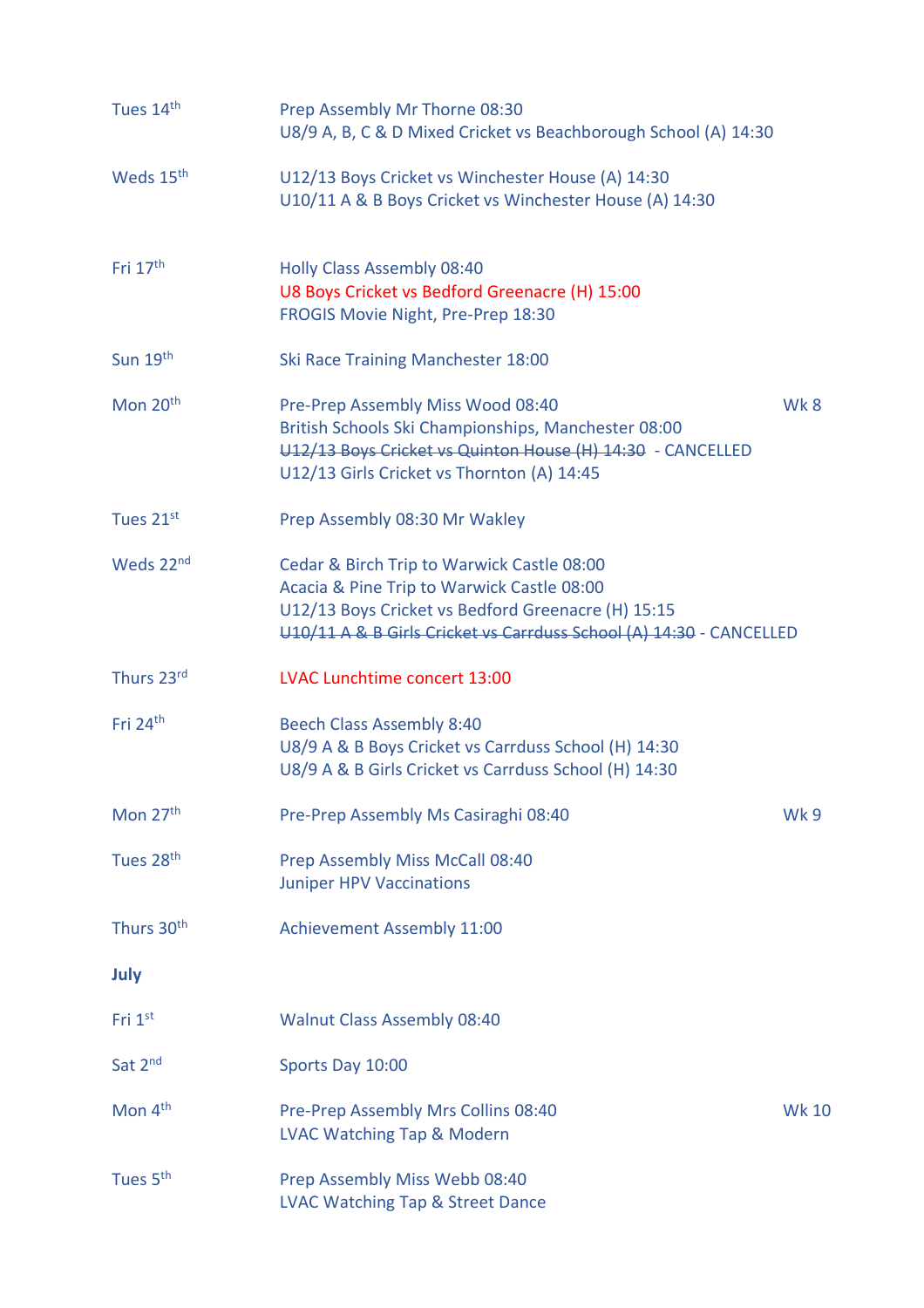| Weds 6 <sup>th</sup>                         | Spruce & Juniper trip to Cadburys World 08:00<br><b>Transition Morning</b><br>U11 Girls Cricket vs Beachborough (A) 14:30<br>U10 A & B Girls Cricket vs Beachborough (A) 14:30<br>U10 A & B Boys Cricket vs Bedford Greenacre (H) 14:30<br>U12/13 Girls Cricket vs Beachborough (H) 14:30<br><b>LVAC Watching Week Ballet</b> |              |
|----------------------------------------------|-------------------------------------------------------------------------------------------------------------------------------------------------------------------------------------------------------------------------------------------------------------------------------------------------------------------------------|--------------|
| Thurs 7 <sup>th</sup>                        | <b>ABRSM Music Exams</b><br><b>LVAC Watching Ballet</b>                                                                                                                                                                                                                                                                       |              |
| Fri 8 <sup>th</sup>                          | <b>Maple Class Assembly 08:40</b><br><b>ABRSM Music Exams</b><br><b>LVAC Watching Week Karate</b>                                                                                                                                                                                                                             |              |
| Sun 10 <sup>th</sup>                         | <b>RAD Ballet Exams</b>                                                                                                                                                                                                                                                                                                       |              |
| Mon $11th$                                   | Pre-Prep Assembly Mrs Jovic 08:40                                                                                                                                                                                                                                                                                             | <b>Wk 11</b> |
| Tues 12 <sup>th</sup>                        | Prep Assembly Mrs Carlin 08:30<br>Junior Prep House Cricket Matches 14:30<br>Mids and Senior Prep Production 19:30                                                                                                                                                                                                            |              |
| Weds 13 <sup>th</sup>                        | Mids & Senior Prep House Cricket Matches 14:30<br>Mids and Senior Prep Production 19:30                                                                                                                                                                                                                                       |              |
| Thurs 14th                                   | <b>Achievement Assembly 11:00</b><br><b>LVAC Lunchtime Concert 13:00</b><br><b>LVAC Lesson end</b>                                                                                                                                                                                                                            |              |
| Fri 15 <sup>th</sup>                         | End of term Prize Giving and Church Service 15:00, City Church<br>Children to be collected from the Church at 16:00                                                                                                                                                                                                           |              |
| Mon $18^{\text{the}}$ – Fri 22 <sup>nd</sup> | <b>Travel Week</b><br><b>School Closed except Maple &amp; Walnut</b>                                                                                                                                                                                                                                                          | <b>Wk 12</b> |
| Weds 20 <sup>th</sup>                        | Nursery and Maple & Walnut Fun Day                                                                                                                                                                                                                                                                                            |              |
| Mon $25^{th} - 29^{th}$                      | <b>Activity Week</b>                                                                                                                                                                                                                                                                                                          |              |
| August                                       |                                                                                                                                                                                                                                                                                                                               |              |
| Mon 1st - Fri 19th                           | <b>Activity Week</b>                                                                                                                                                                                                                                                                                                          |              |
| Fri 19th                                     | School and Nursery Close 16:00                                                                                                                                                                                                                                                                                                |              |

Parents are welcome to attend concerts, fixtures, class assemblies and church services. You will be notified by email if your child is selected for a fixture. Teacher and Achievement Assemblies are for children only.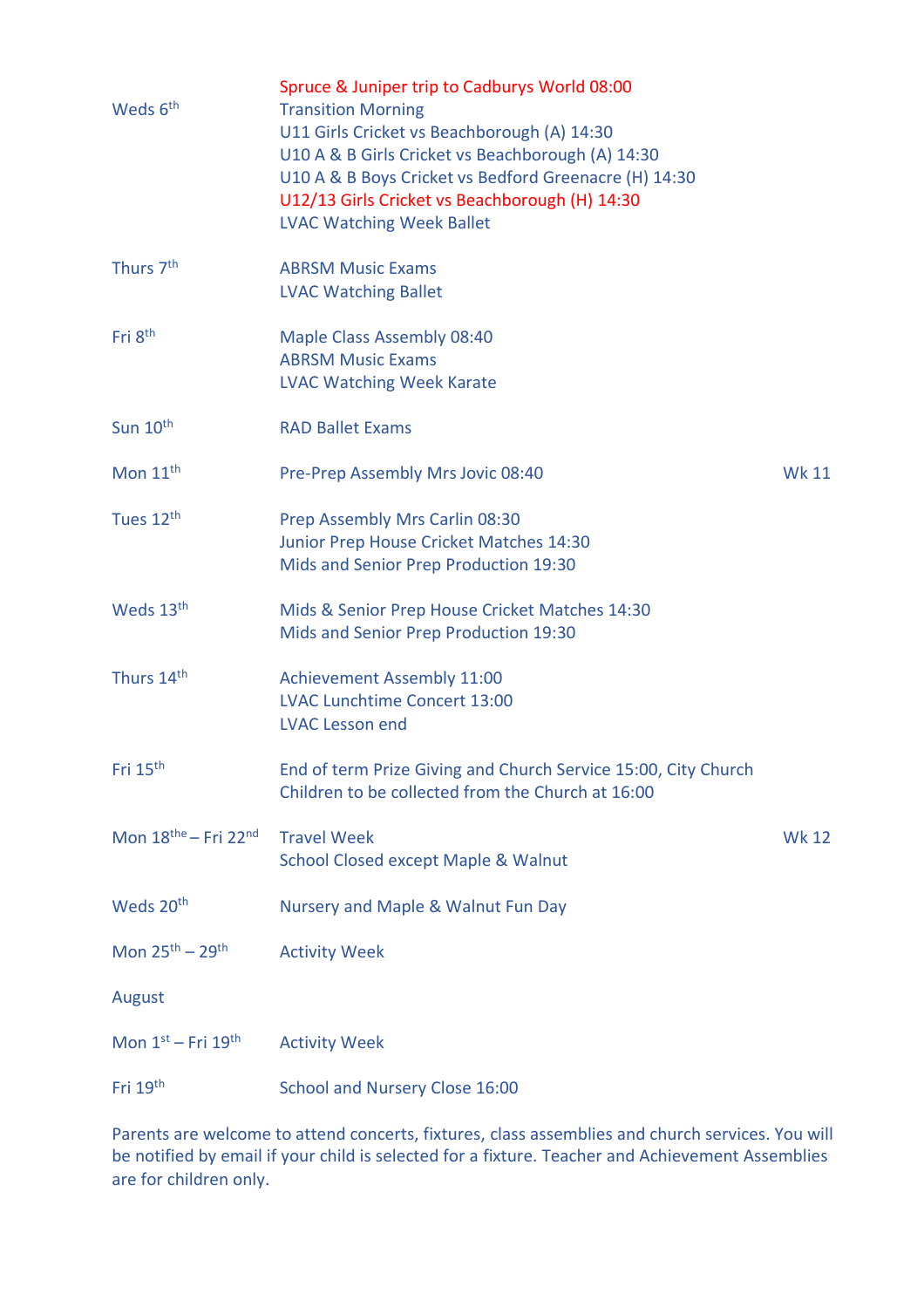Please be aware all these dates are subject to change. Changes and updates will be in Red following first publication and shared in the weekly e-news.

#### **Term Dates 2021 – 2022**

#### **Summer Term 2022**

**School & Nursery Open:** Monday 25th April (Term Begins) **Half Term Activity Week:** Monday 30<sup>st</sup> May - Weds 1<sup>st</sup> June **Sports Day: Saturday 2<sup>nd</sup> July Travel Week**: Monday 18th - Friday 22nd July **Term Ends: Friday 22<sup>nd</sup> July** Activity Week: Monday 25<sup>th</sup> July - Friday 19<sup>th</sup> August School and Nursery Close: Friday 19th August 16:00

# **Term Dates 2022 – 2023**

#### **Autumn Term 2022**

**Staff Training Day:** Monday 5<sup>th</sup> and Tuesday 6<sup>th</sup> (School and Nursery Closed) **Staff Training Day:** Wednesday 7<sup>th</sup> September (Nursery, Walnut and Maple Open) **School & Nursery Open:** Thursday 8<sup>th</sup> September (Term Begins) **Half Term Activity Week:** Monday 24th – Friday 28th October **Term Ends:** Friday 9th December 16:00 **Activity Weeks:** Monday 12th – Wednesday 21st December **School and Nursery Close:** Wednesday 21<sup>st</sup> December 16:00

### **Spring Term 2023**

**Staff Training Day:** Tuesday 3<sup>rd</sup> January (School and Nursery Closed) **School & Nursery Open:** Wednesday 4<sup>th</sup> January (Term Begins) **Half Term Activity Week:** Monday 13th – Friday 17th February **Term Ends: Friday 31st March 16:00 Activity Week:** Monday 3rd April - Thursday 6<sup>th</sup> April **School and Nursery Close:** Thursday 6th April 16:00

#### **Summer Term 2023**

**Staff Training Day:** Monday 24<sup>th</sup> April (School and Nursery Closed) **School & Nursery Open: Tuesday 25<sup>th</sup> April** Half Term Activity Week: Tuesday 30<sup>th</sup> May to Friday 2<sup>nd</sup> lune **Sports Day: Saturday 1st July** Travel Week: Monday 17<sup>th</sup> - Friday 21<sup>st</sup> July **Term Ends:** Friday 21<sup>st</sup> July **Activity Week:** Monday 24th July - Friday 18th August **School and Nursery Close:** Friday 18th August 16:00

# **Term Dates 2023 – 2024**

#### **Autumn Term 2023**

**Staff Training Day:** Monday 4<sup>th</sup> and Tuesday 5<sup>th</sup> September (School and Nursery Closed) **Staff Training Day:** Wednesday 6<sup>th</sup> (Nursery, Walnut and Maple Open) **School & Nursery Open:** Thursday 7<sup>th</sup> September (Term Begins) Half Term Activity Week: Monday 23<sup>rd</sup> to Friday 27<sup>th</sup> October **Term Ends:** Friday 8<sup>th</sup> December 16:00